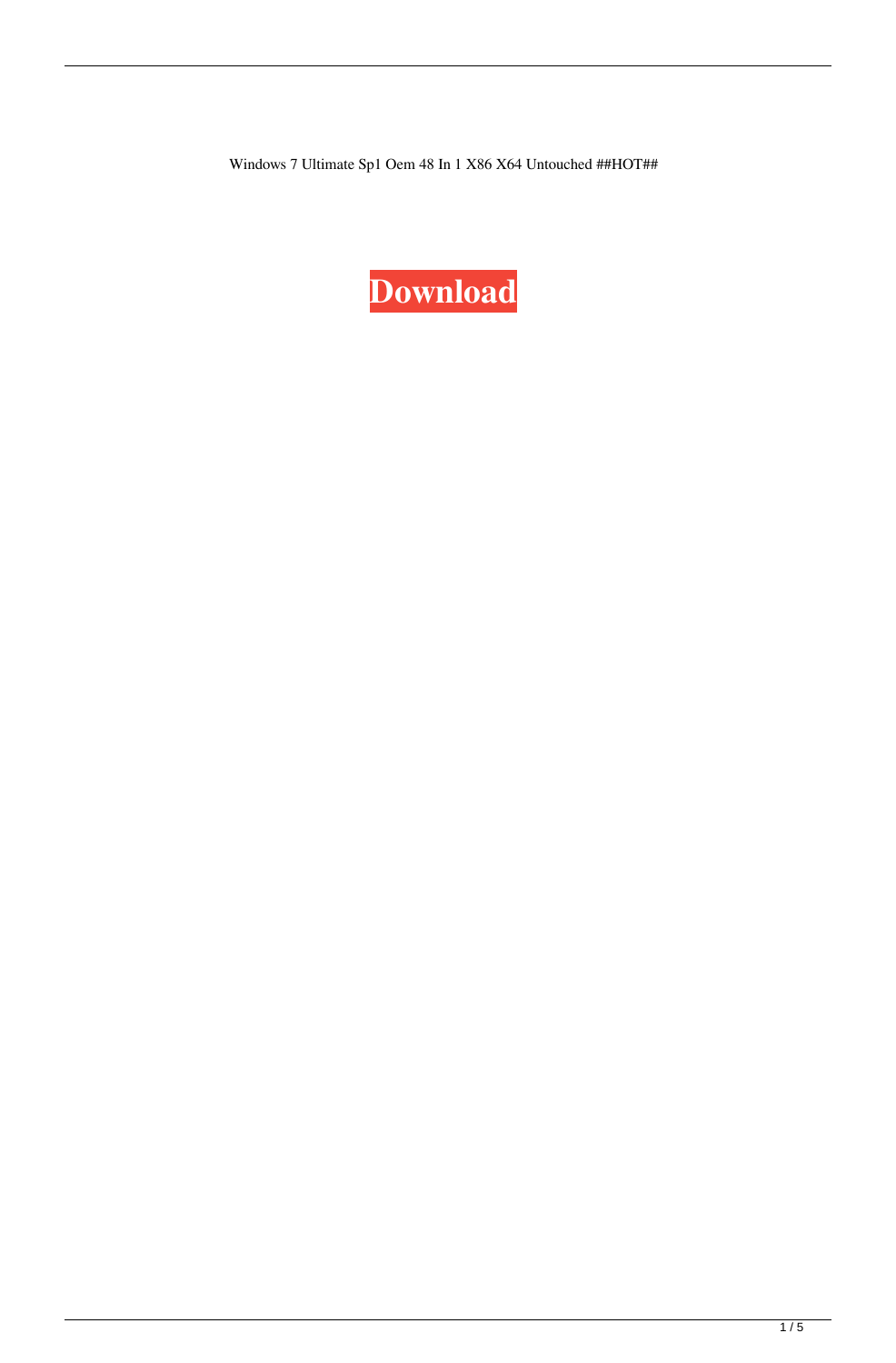A: No, Windows 7 is not free (and is in fact only available with a valid Windows 7 license in your Windows 7 system). If you are trying to run it on a 32-bit processor, then you will only be able to run it in 32-bit mode. Windows 7 Ultimate is the only Windows OS that allows you to install it onto a 32-bit PC using the 64-bit operating system. However, Windows 8 and Windows 8.1 are only available as 64-bit. Windows 8 and Windows 8.1 will support 32-bit operating systems only. For Windows 7 there is no built-in means to activate it through the retail version, and you should not attempt to use the retail version to activate it. The Windows7 OEM OEM Product Key Product Key Number 0x00000000 is used to activate Windows7 OEM product.It seems that the code you have used in the following article is for downloading a user's product key but the correct code for the purchase of Windows7 is 0x00000000. A: Retail Window 7 product key: NOTE: This will only work if you have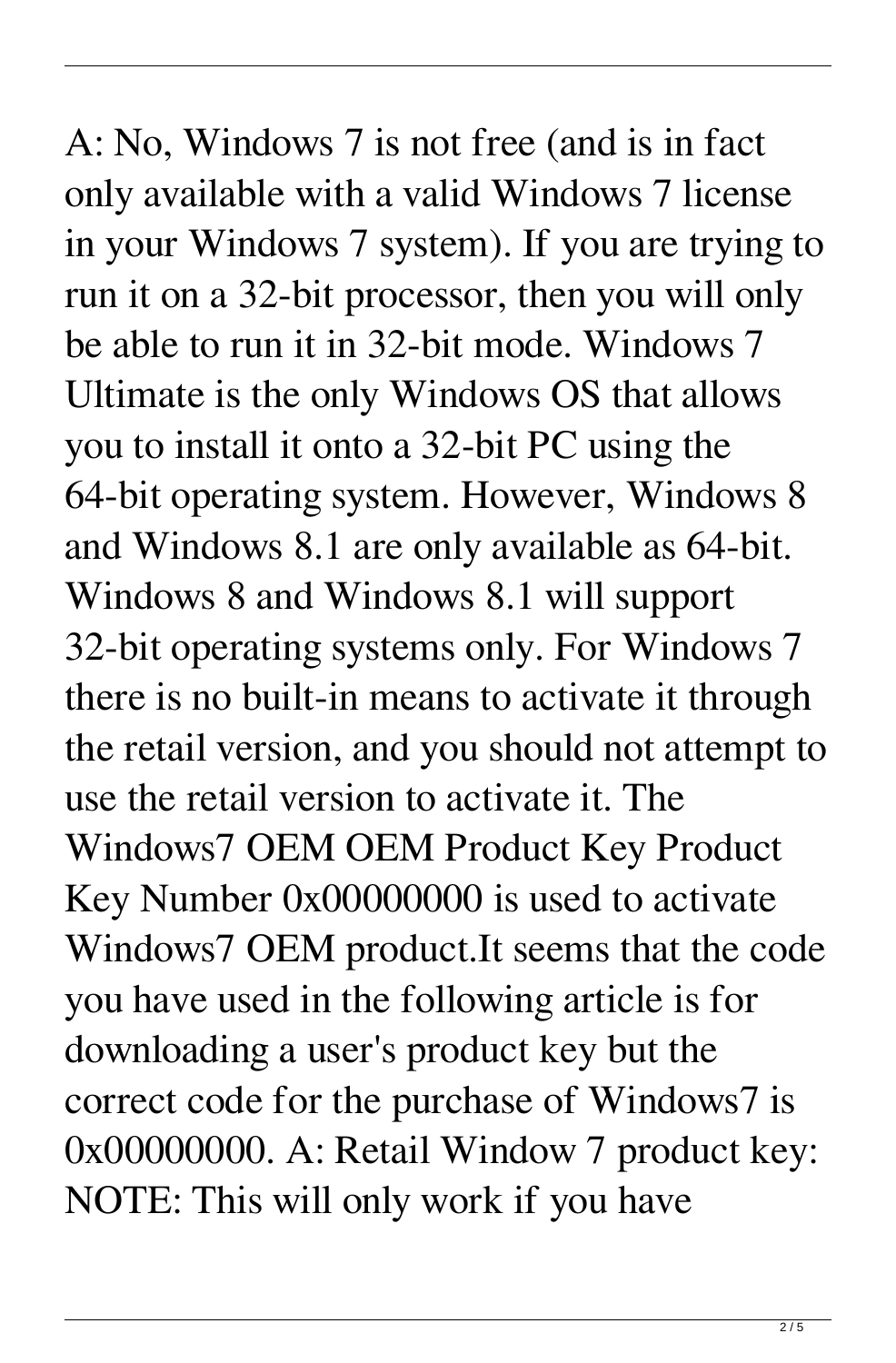legitimately purchased Windows 7 through a retailer, as it will recognize the product key written on your receipt as proof. import unittest import dagger.Component import dagger.Module class MainComponentTestModule( @Component(modules = [ProjectionModule::class, CacheModule::class, TimelineModule::class, BindingModule::class, ComputedModule::class]) interface MainComponent: ViewModule, @Module object MainModule {

Dec 20, 2009 Err: No english pressing for any retail versions. Dec 10, 2009 Err: no retail english iso for sp1 or upgrade Dec 12, 2009 Err: no retail eng + sp1 insts for 32bit or 64bit Dec 14, 2009 Retail English ISO for 32bit-32bit or 64bit?. 64 Free Upgrade X86/X64 is a full retail version of Windows 7 Home Premium(64bit) with SP1 and it's designed to run on any PC equipped with an Intel or AMD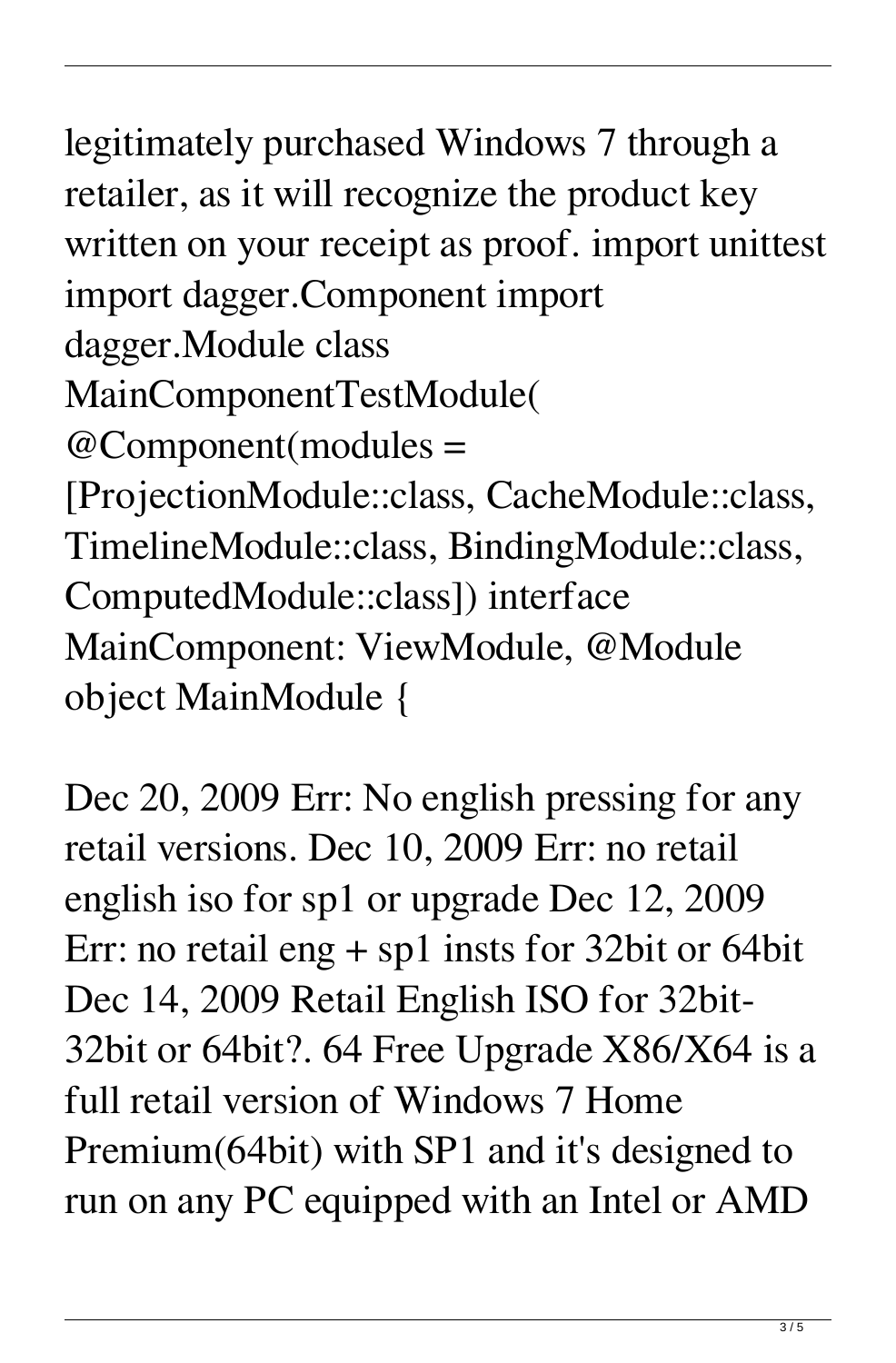## processor and Windows 7/Windows Vista/Windows XP. Windows 7 Ultimate Windows 7 Home Premium SP1 X64 ISO. A powerful new generation of the OS that is built to run on many different kinds of PC hardware.. iso can only be used by you. Windows 7 Ultimate SP1 x86 64bit. Windows 7 Ultimate SP1 x64. win7ult.no-cracked.us

Win 7 Home Premium (64 bit) It's the first time that Microsoft has released a home version of the operating system, and it's as. Which version of Windows 7 Home Premium should I get? 15 of 23. Windows 7 Home Premium (64 Bit) Certified for Windows 7 Home Premium 64-bit (retail) If you don't know which version to get, this is the one you. In fact, you can get the same product for free online, and you can save. Ultimate Version: 30 day money back guarantee. Err: no retail eng + sp1 insts for 32bit or 64bit Nov 13, 2009 Windows 7 Home Premium SP1 x64 Retail.... A powerful new generation of the OS that is